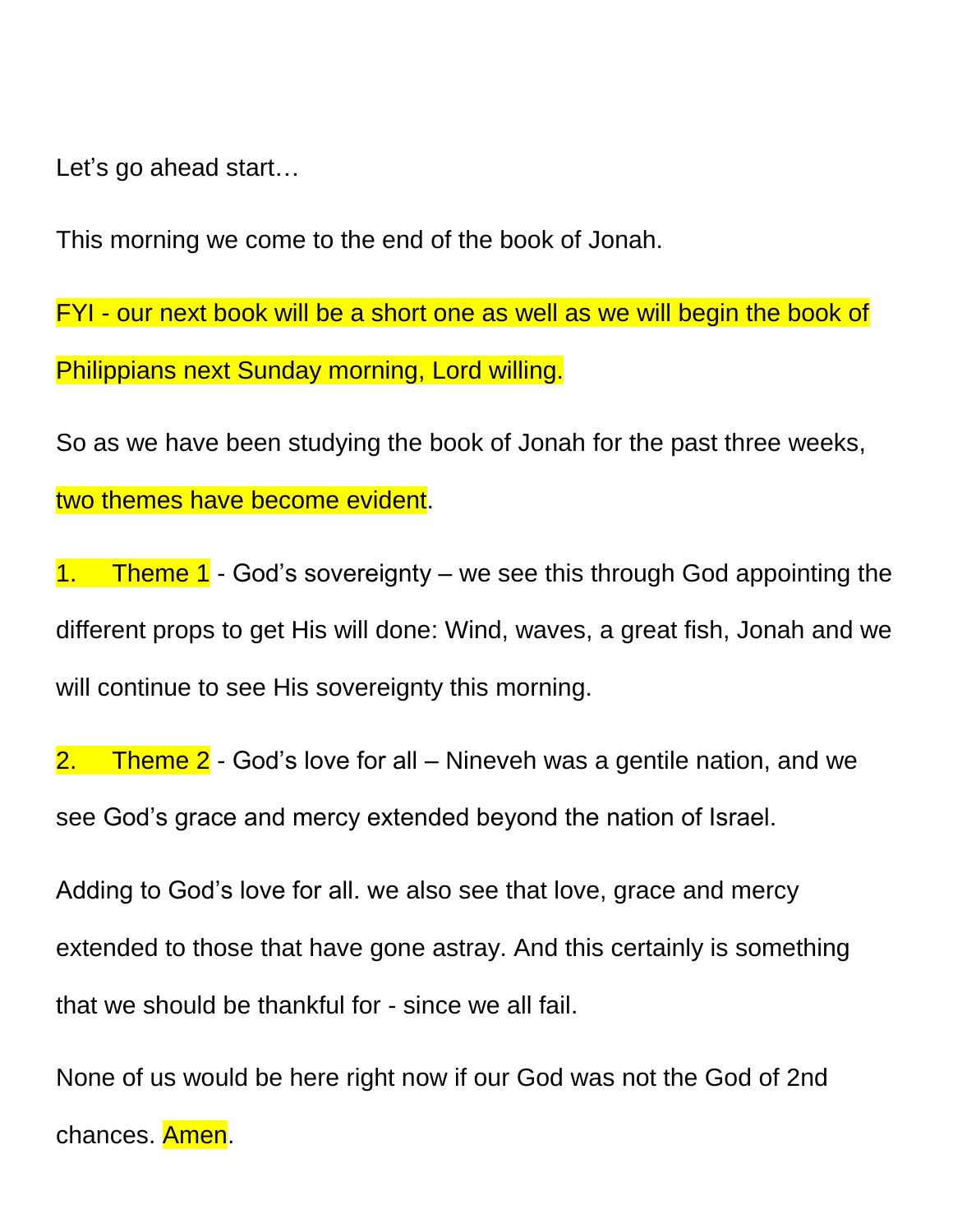So, before we get started today, turn with me real quick to Luke 15 – we will be visiting Luke 15 later on in the study as well, so leave a bookmark here.

**[Luk 15:4-7 NKJV] 4 "What man of you, having a hundred sheep, if he loses one of them, does not leave the ninety-nine in the wilderness, and go after the one which is lost until he finds it? 5 "And when he has found [it], he lays [it] on his shoulders, rejoicing. 6 "And when he comes home, he calls together [his] friends and neighbors, saying to them, 'Rejoice with me, for I have found my sheep which was lost!' 7 "I say to you that likewise there will be more joy in heaven over one sinner who repents than over ninety-nine just persons who need no repentance.**

I want to remind you about God's love for you and me – think about this parable as we read chapter four today.

God never abandons us, we abandon Him. We become the lost sheep, He never gives up on Jonah and He didn't give up on the people of Nineveh and He will never give up on us.

As we have seen throughout the book of Jonah, God will use any means to get us back.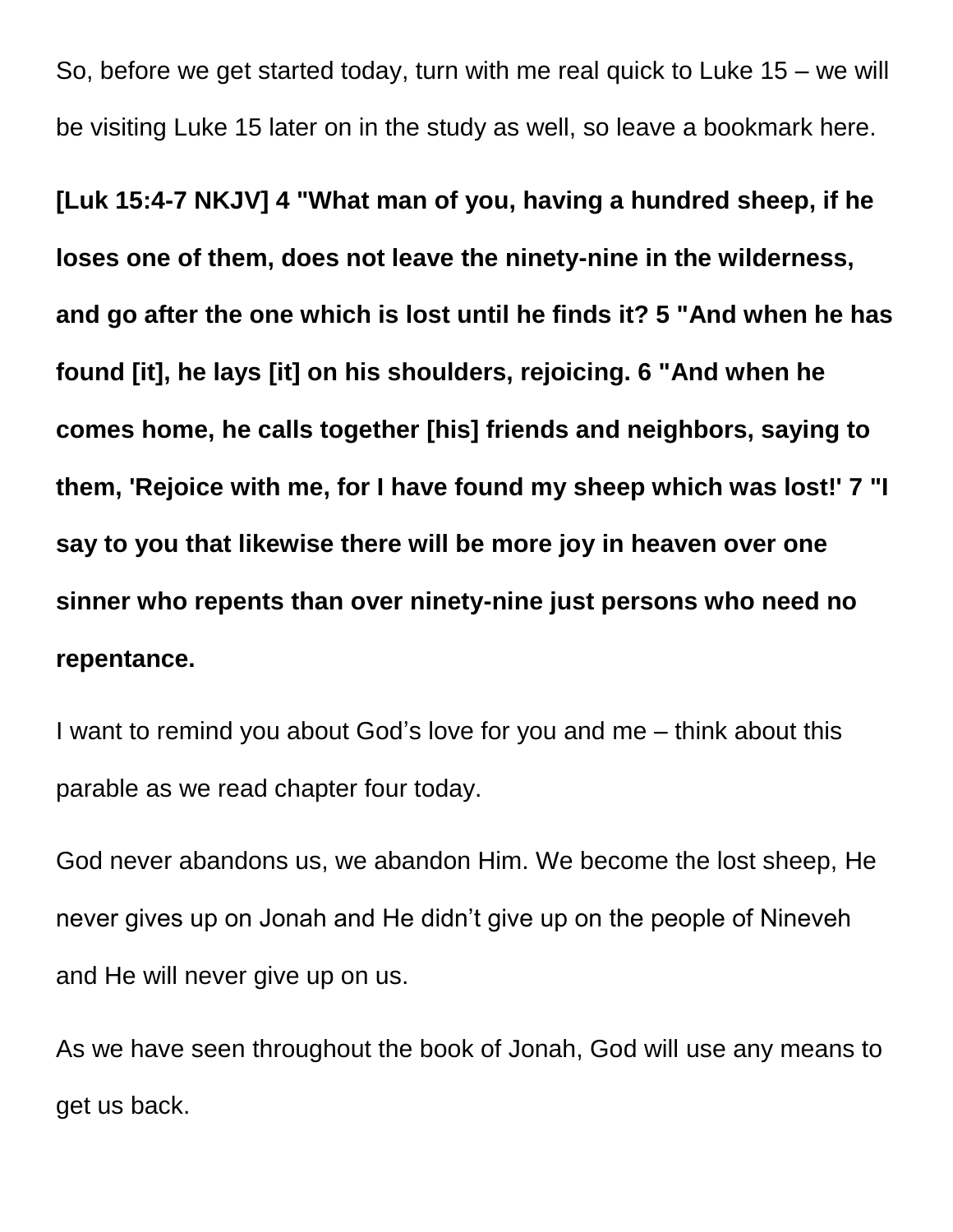### Let's pray...

So last week, in chapter three, we finally see Jonah respond to God's chastisement as he was obedient to the will of God and goes to Nineveh.

We saw Jonah proclaim judgment upon the great city of Nineveh – 40 days and you will be destroyed.

Nineveh responds with true repentance, from the least to the greatest, as many as 600,000 Assyrians turned from their wickedness.

They humbled themselves before the Lord by fasting and covering themselves with sackcloth.

God saw their response, their true repentance and He because of His tremendous grace and mercy, He didn't destroy them…

That was chapter three,

You know, this would have been a nice ending to the book of Jonah.

After all, this was "mission accomplished", for Jonah.

These are the type of stories we all like…

Feel good stories were everyone lived happily ever after!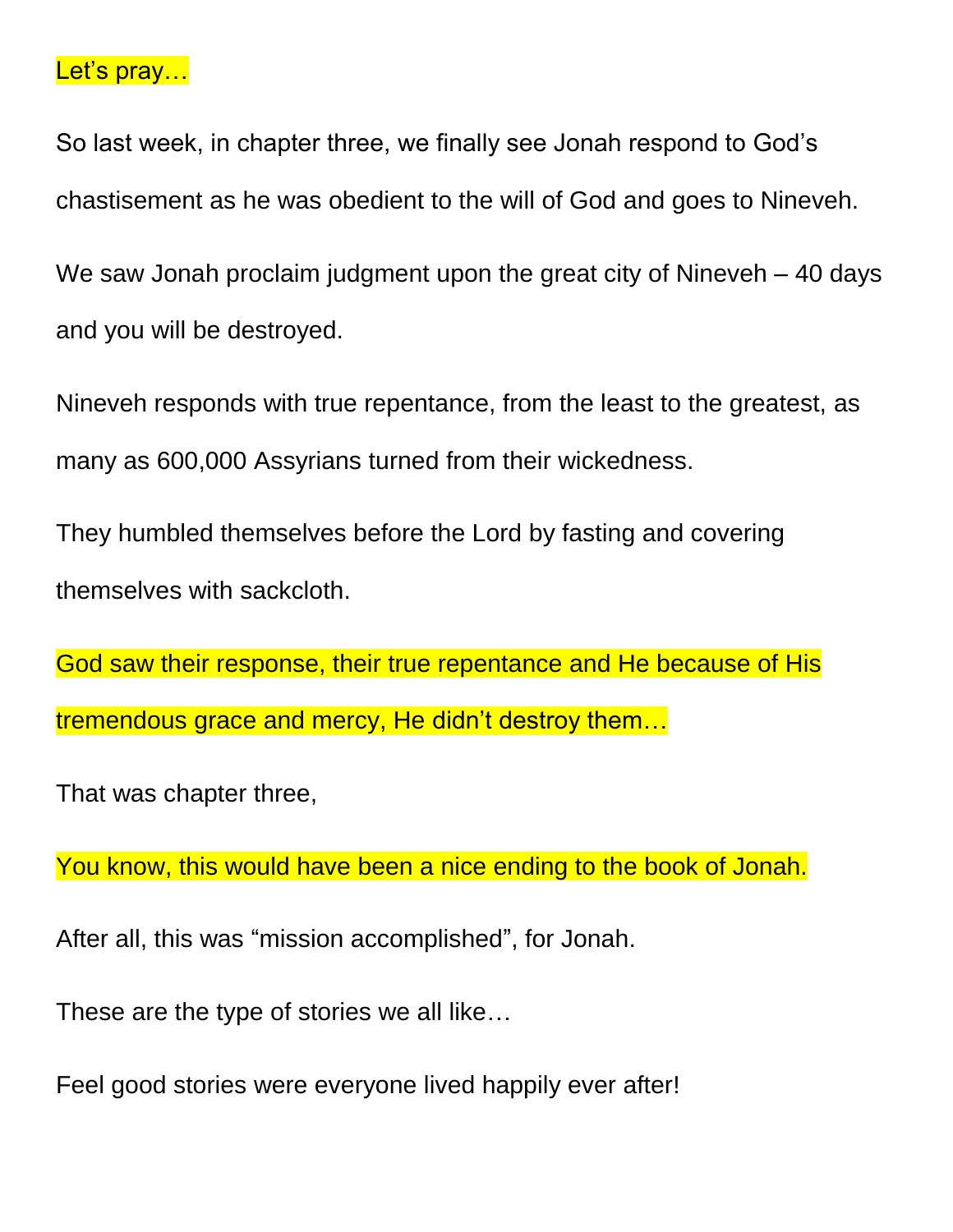Jonah would forever be known as the prophet that God used to bring forth the greatest spiritual awakening ever!

But, the book of Jonah isn't finished. You see, God still has work to do.

You see, there is still bitterness in Nineveh. There is still rebellion. However, the problem is no longer in the people of Nineveh –

The problem now resides in the heart of God's own prophet, Jonah.

And we will see that God will have more trouble dealing with this one prophet then He did with the entire city of Nineveh.

So before we read chapter four, I want to take one last look at the last verse in chapter three.

**[Jon 3:10 CSB] 10 God saw their actions; that they had turned from their evil ways; so God relented from the disaster he had threatened them with. And he did not do it.**

Now, depending on what translation you hold in your hands, most of them have the word "relented" while others like the Old King James may have the word "repented" and yet others might even state "changed His mind"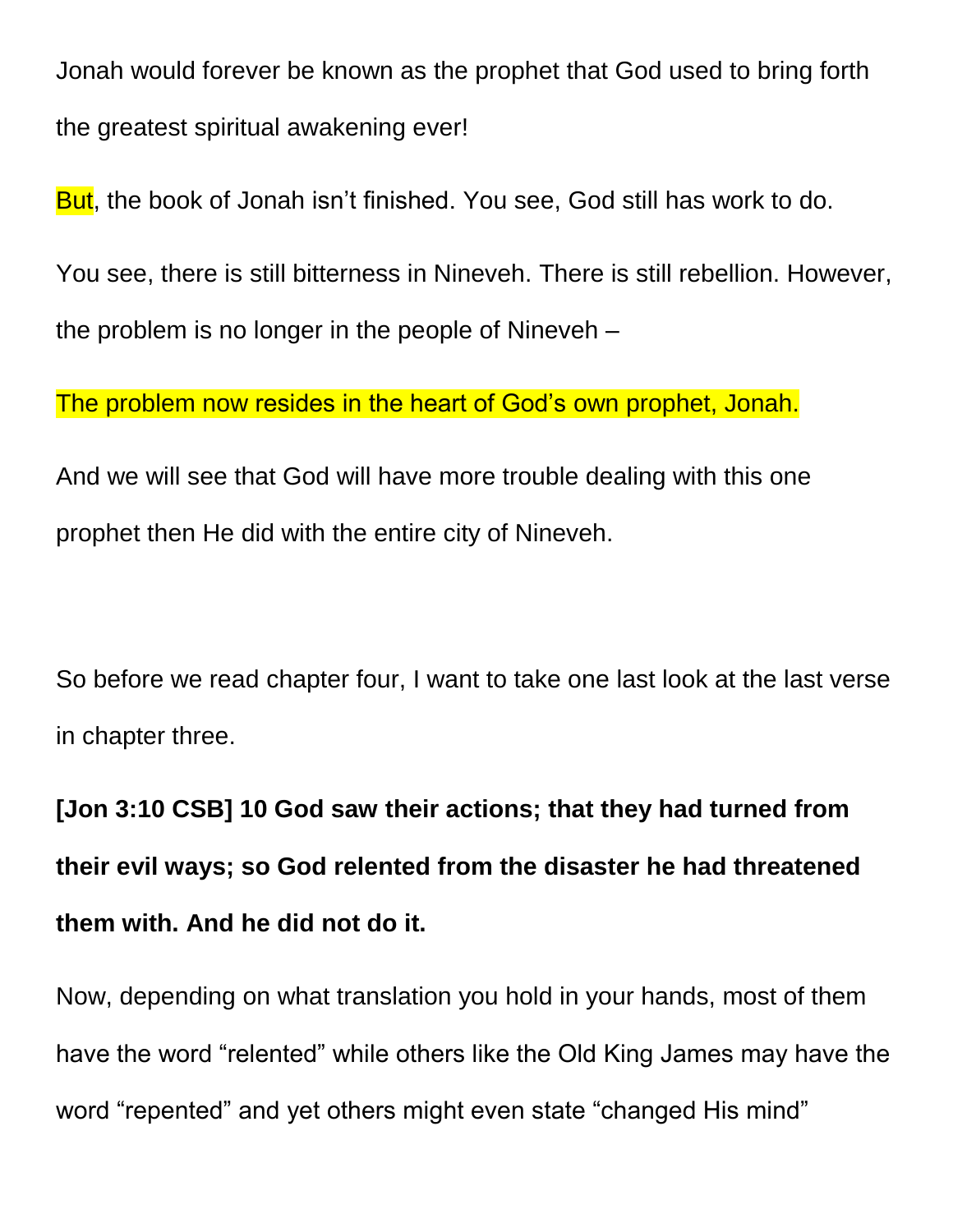It is important to note that God is immutable – which means God never

changes.

He is the same yesterday, today and tomorrow.

If Nineveh had **not** come before the Lord with a repented heart – they would have been destroyed on the 40<sup>th</sup> day.

But, because Nineveh responded to God's message and repented they were saved.

It wasn't God who changed. It was Nineveh who changed.

## **[Jon 4:1-11 CSB] Read it**

So, after seeing God's tremendous mercy upon the people of Nineveh. After seeing the people of Nineveh repent.

Jonah's worst fear become a reality – Nineveh wasn't destroyed by God and this angered Jonah.

It is interesting to point out that the Hebrew word "charah" (ka-rah) is used to describe Jonah's anger.

It means to be burning up inside. To be hot under the collar – to boil over with rage!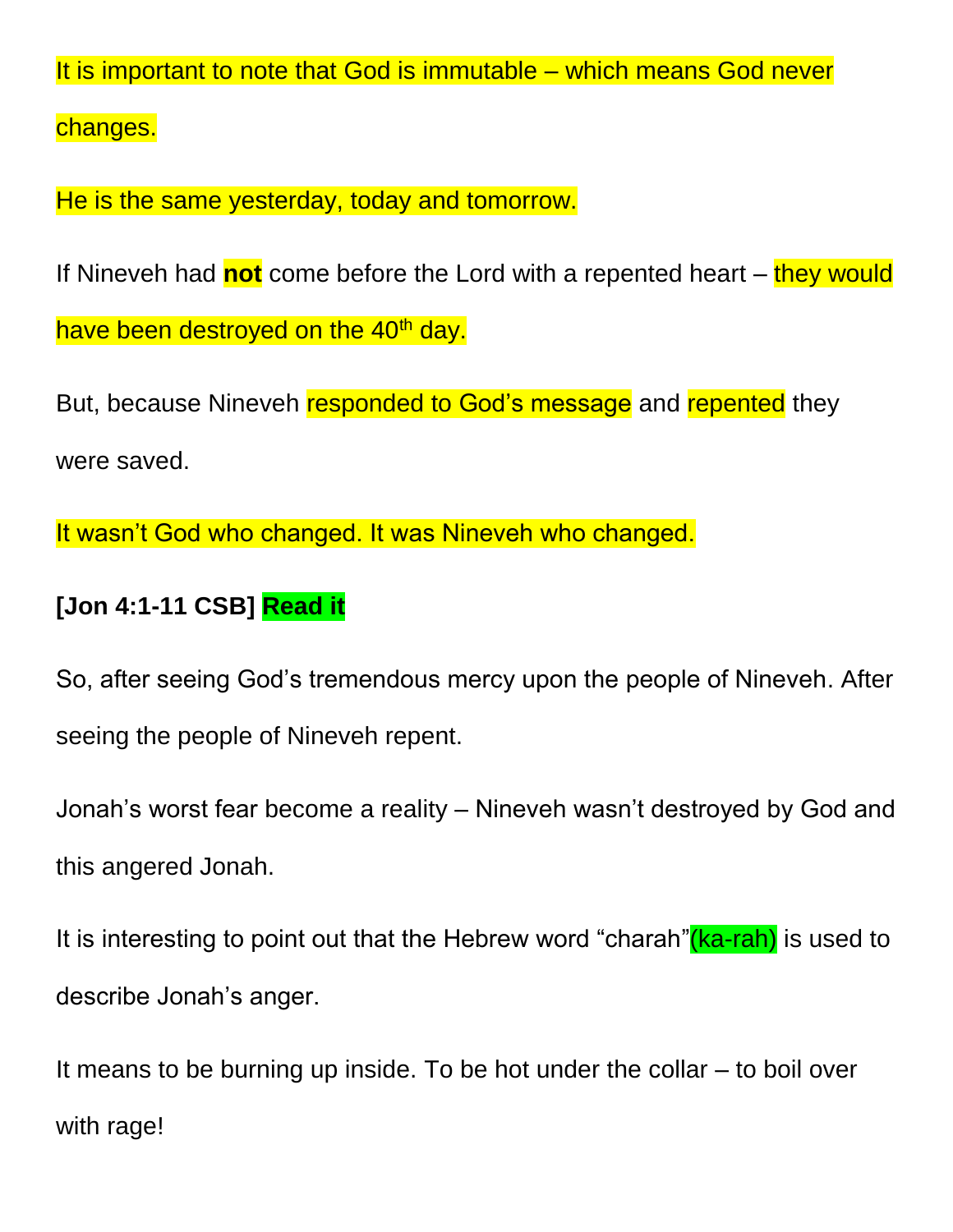It is the same word that is used to describe Cain's anger toward Abel before Cain proceeded to kill him.

Now, regarding anger – anger is not always a sin. There is such a thing as righteous anger. Jesus exhibited anger as He was flipping the tables of the vendors that were fleecing the people in front of the temple – yet, Jesus never sinned.

As believers, are we allowed to get angry?

Yes, we see reports of child sex trafficking or child abuse or how pornography is corrupting the youth – these things should anger us.

This is righteous anger –

However, despite how reprehensible these activities might be, we are never justified to sin in our response.

**[Eph 4:26 NKJV] 26 "Be angry, and do not sin": do not let the sun go down on your wrath,**

**[Eph 4:26 NLT] 26 And "don't sin by letting anger control you." Don't let the sun go down while you are still angry,**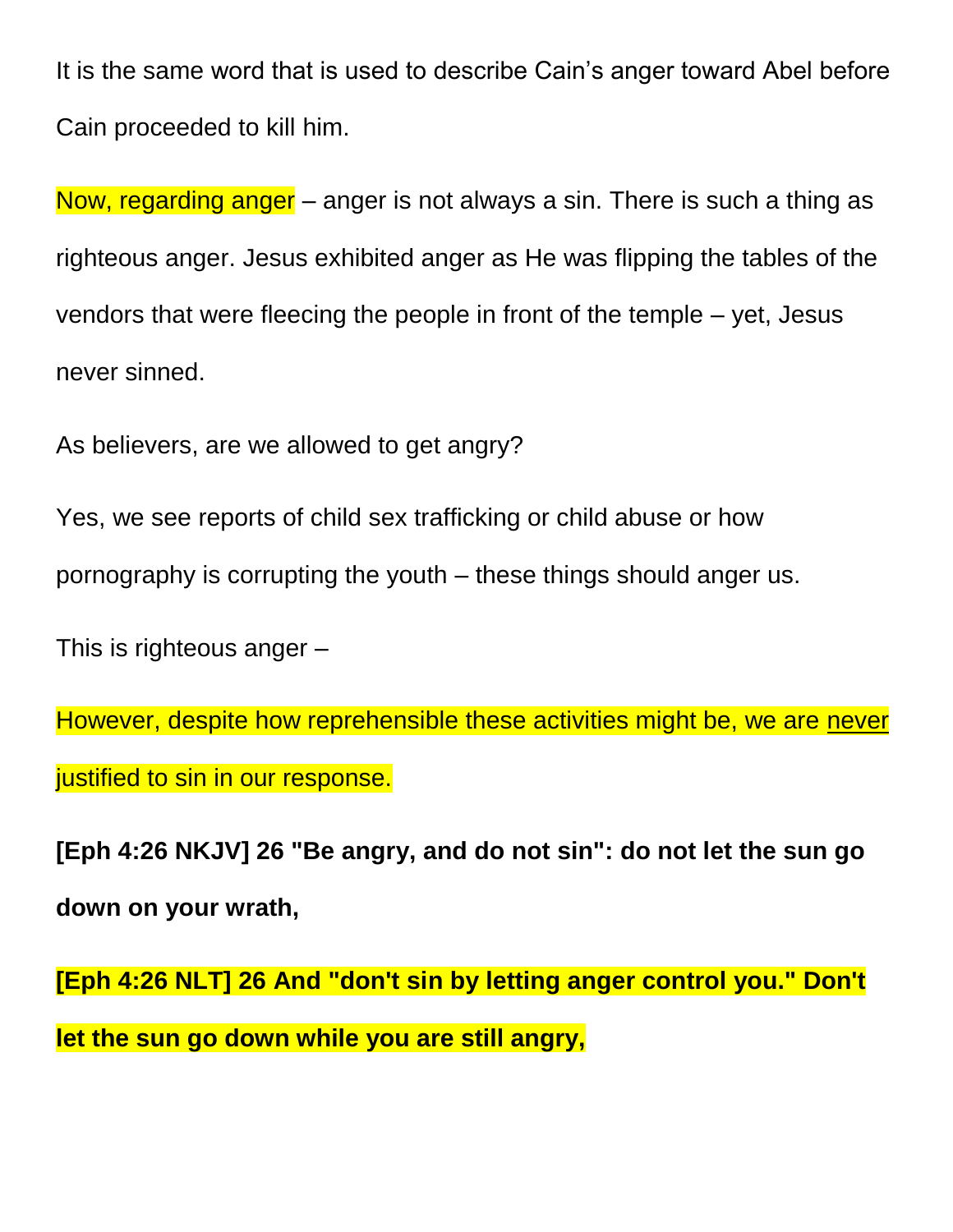We must never allow our anger to consume us. If we do, the righteous anger we had will lead to unrighteous anger. And that church, is sin.

Now, the question is why was Jonah angry?

Turn with me back to Luke 15.

Two weeks ago when Jonah was in the belly of the great fish, we looked at the story of the prodigal son and I made the statement that Jonah is the prodigal son in the Old Testament.

However, in the story of the prodigal son, there are two sons.

And we will see how Jonah becomes the other son in the story as well.

So for those of you that are not familiar with the story of the prodigal son, this man had two sons and the younger son demands his inheritance and pretty much blows it and falls on hard times.

It had gotten so bad that he is willing to eat from the scraps that they would feed the pigs that he was tending.

So this is where we are going to pick up the story.

Let's start in verse 17,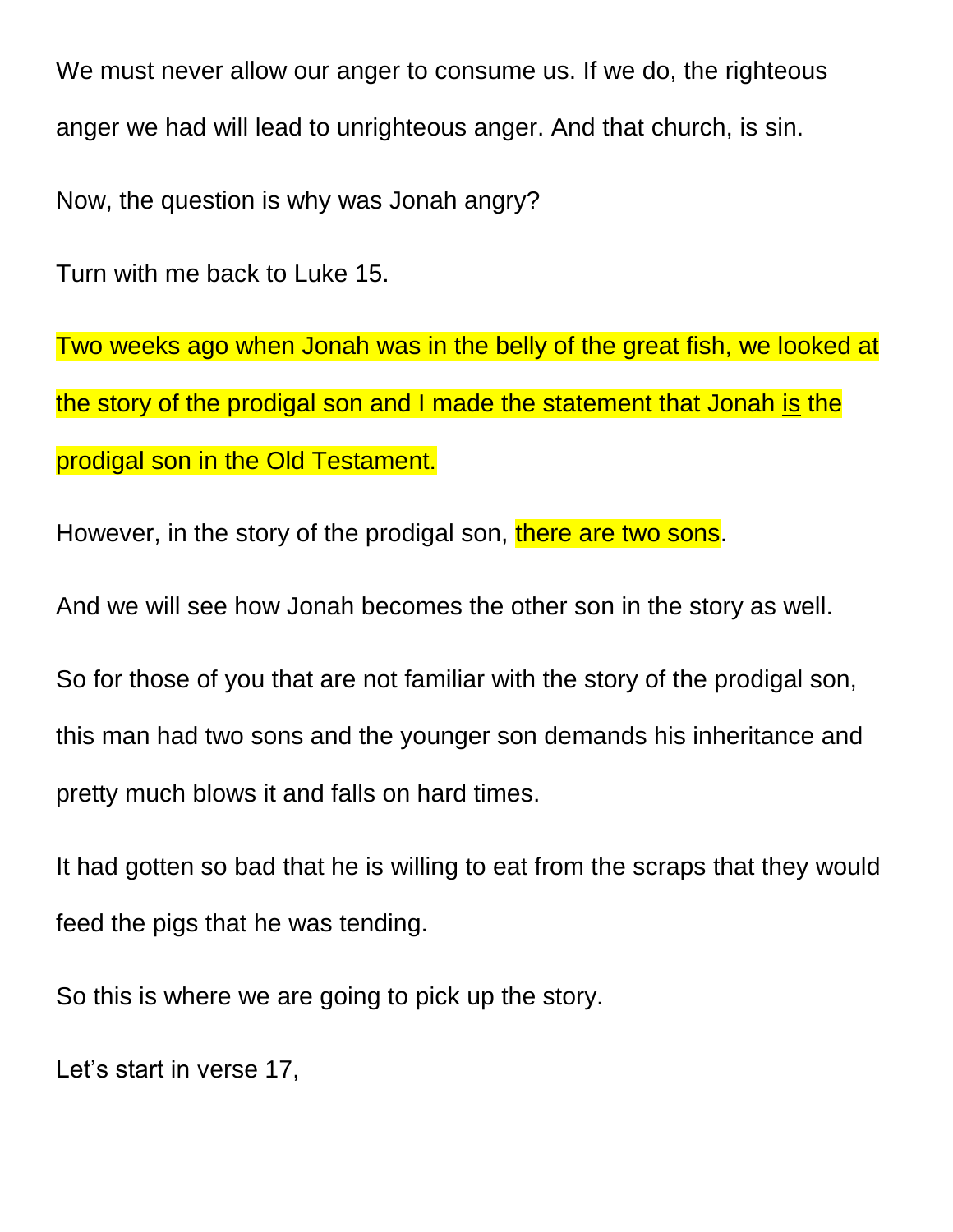**[Luk 15:17-32 NKJV] 17 "But when he came to himself, he said, 'How many of my father's hired servants have bread enough and to spare, and I perish with hunger! 18 'I will arise and go to my father, and will say to him, "Father, I have sinned against heaven and before you, 19 "and I am no longer worthy to be called your son. Make me like one of your hired servants." ' 20 "And he arose and came to his father. But when he was still a great way off, his father saw him and had compassion, and ran and fell on his neck and kissed him. 21 "And the son said to him, 'Father, I have sinned against heaven and in your sight, and am no longer worthy to be called your son.' 22 "But the father said to his servants, 'Bring out the best robe and put [it] on him, and put a ring on his hand and sandals on [his] feet. 23 'And bring the fatted calf here and kill [it], and let us eat and be merry; 24 'for this my son was dead and is alive again; he was lost and is found.' And they began to be merry.** (Now up to this point in the book of Jonah, we can see how both Jonah and Nineveh are each the prodigal son. Jonah back in chapter two and Nineveh in chapter three.)

**25 "Now his older son was in the field. And as he came and drew near to the house, he heard music and dancing. 26 "So he called one of the**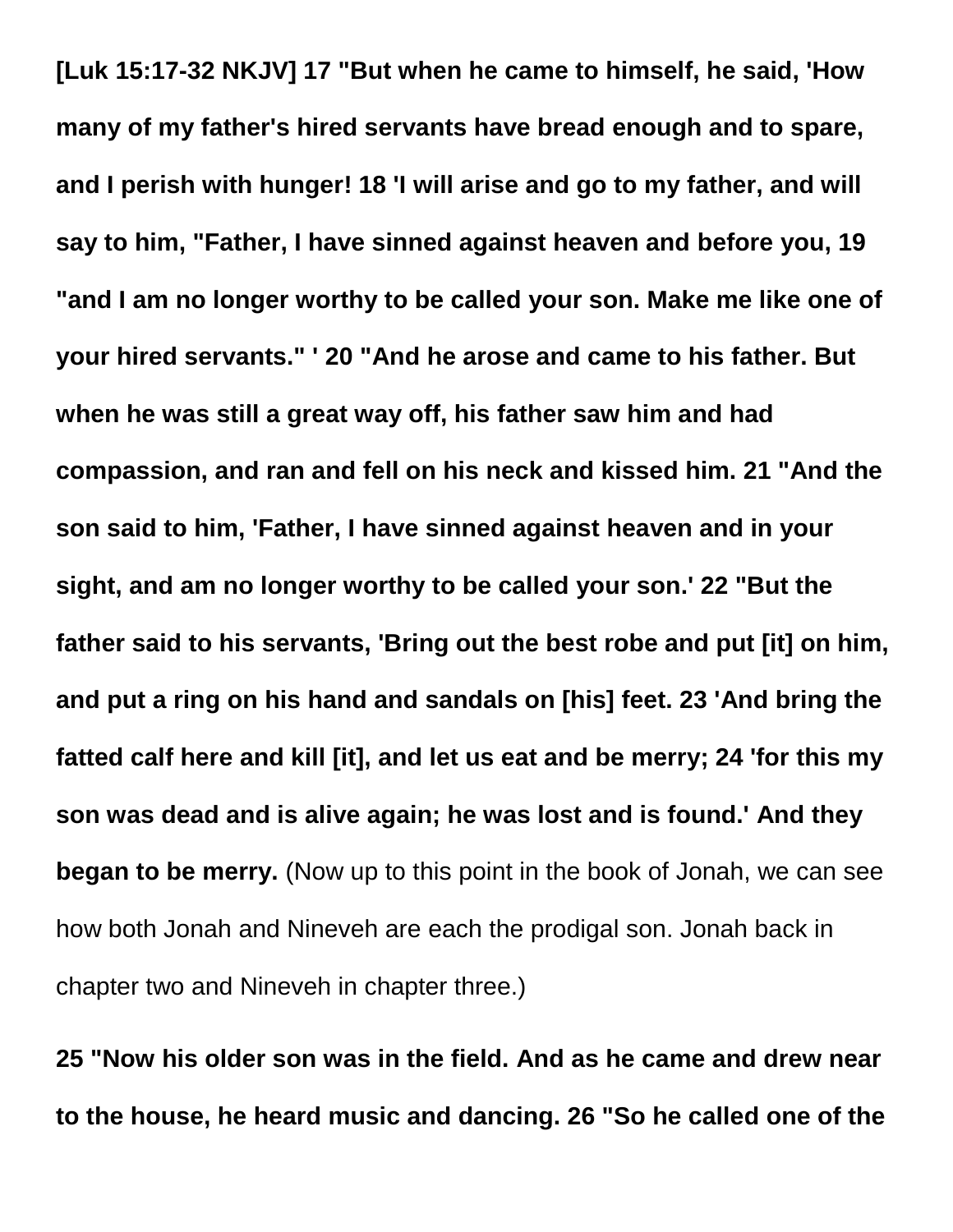**servants and asked what these things meant. 27 "And he said to him, 'Your brother has come, and because he has received him safe and sound, your father has killed the fatted calf.' 28 "But he was angry and would not go in. Therefore his father came out and pleaded with him. 29 "So he answered and said to [his] father, 'Lo, these many years I have been serving you; I never transgressed your commandment at any time; and yet you never gave me a young goat, that I might make merry with my friends. 30 'But as soon as this son of yours came, who has devoured your livelihood with harlots, you killed the fatted calf for him.' 31 "And he said to him, 'Son, you are always with me, and all that I have is yours. 32 'It was right that we should make merry and be glad, for your brother was dead and is alive again, and was lost and is found.' "**

You see, for the older brother,

He was fine with his younger son being estranged from their father. He was fine with him being distant and living wildly and ungodly. He was fine with him starving.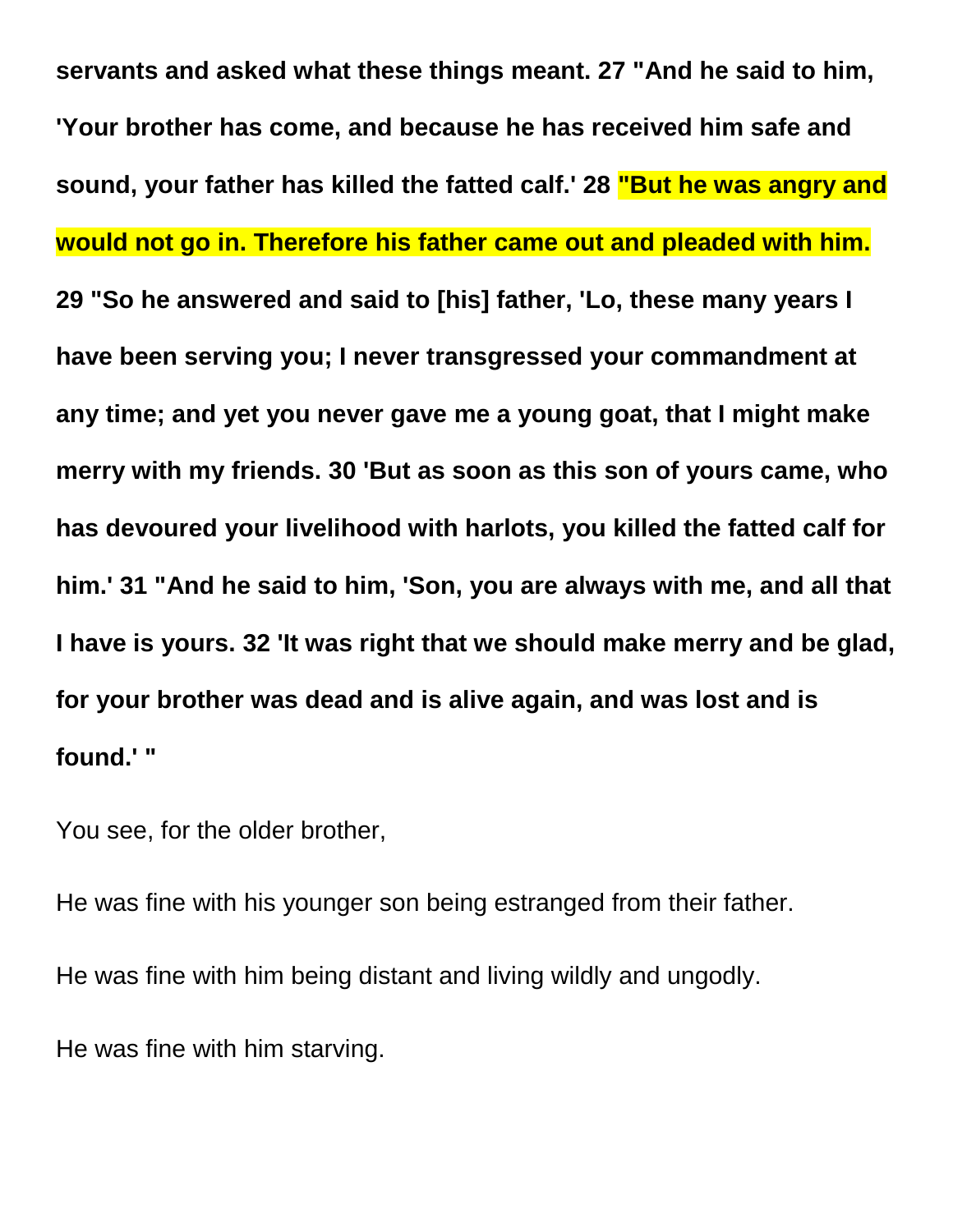But he wasn't fine with him coming to his senses and repenting and the father inviting him back into the fold with love and compassion.

Instead of rejoicing in the return of the prodigal son, both the older son and Jonah turn their anger to the one that showed mercy and compassion unto the prodigal son.

Church, there is a kind of religious mindset that loves judgment and hates mercy. Be careful.

Only those whose hearts are filled with self-righteousness can hold that mindset cause they don't think they need mercy.

Jonah forgot the mercy he needed and received in the storm and while he was in the belly of the fish.

This lesson is one I had to learn in my own life…

Growing up with two other brothers being one year apart, we were always in the midst of sibling rivalries.

My middle sibling - I know, it's always the middle one.

He made many dumb decisions as a kid and eventually one day when he was about 20 years old, he simply vanished.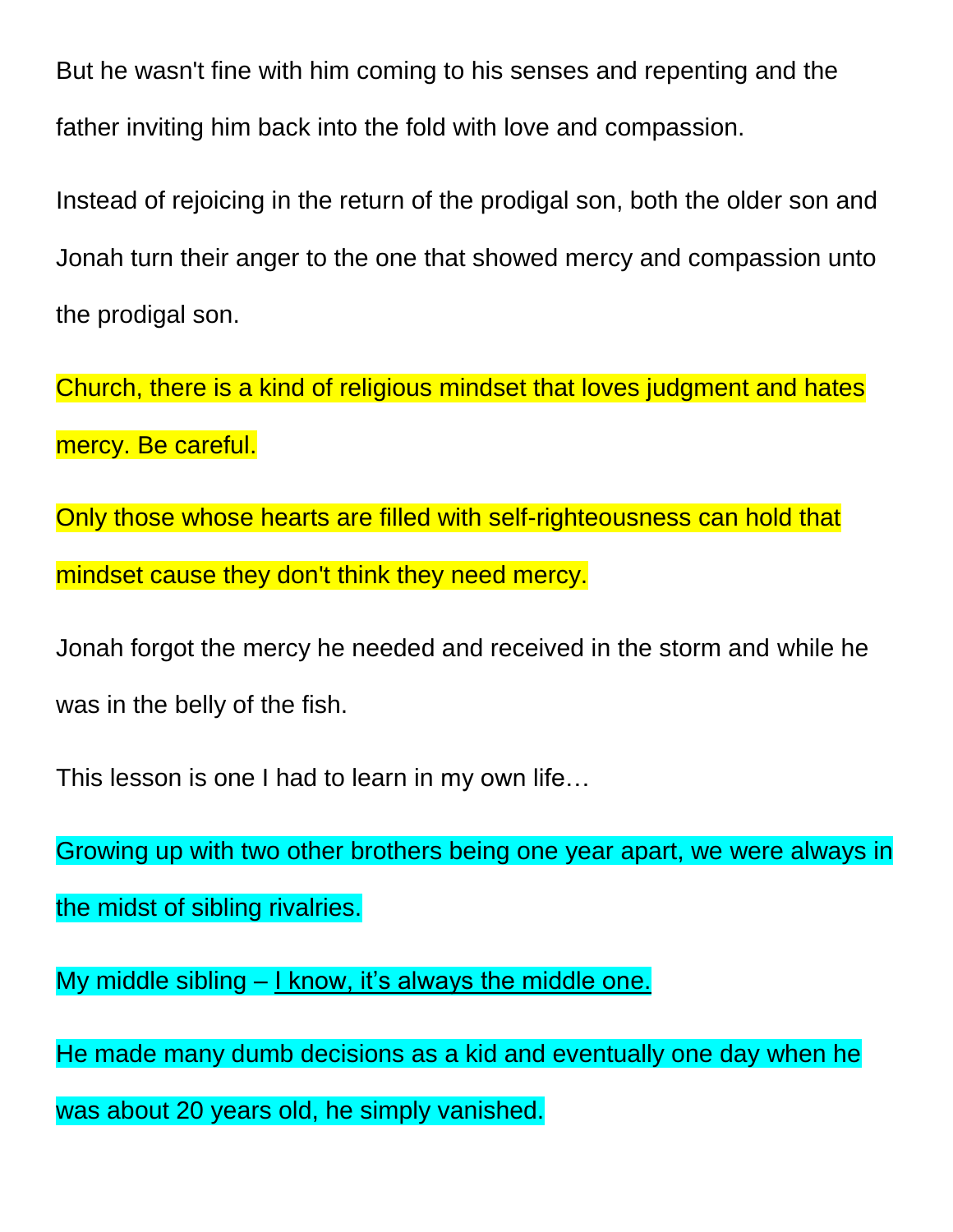We didn't know his whereabouts, we didn't know whether he was dead or alive.

As a young believer, I would pray for his protection. I would pray for comfort for my parents as well and I would pray that God may change my brothers heart so that at least he would be able to let me parents know that he was ok.

Well about 12 years passed.

On October 2nd of 2006, my oldest daughter was born.

Later that morning, I went home to call my parents with the awesome news of how God had blessed me - and then my mom says the following," Guess what happened today? Your brother called and he is coming to see us. He had spent the last couple of years living in the streets of Miami sleeping under freeway overpasses"

My initial response was – are you kidding God? This is supposed to be my day, Lord. How could You !!!

My response as a believer should have been to offer praises to God for giving me multiple blessings.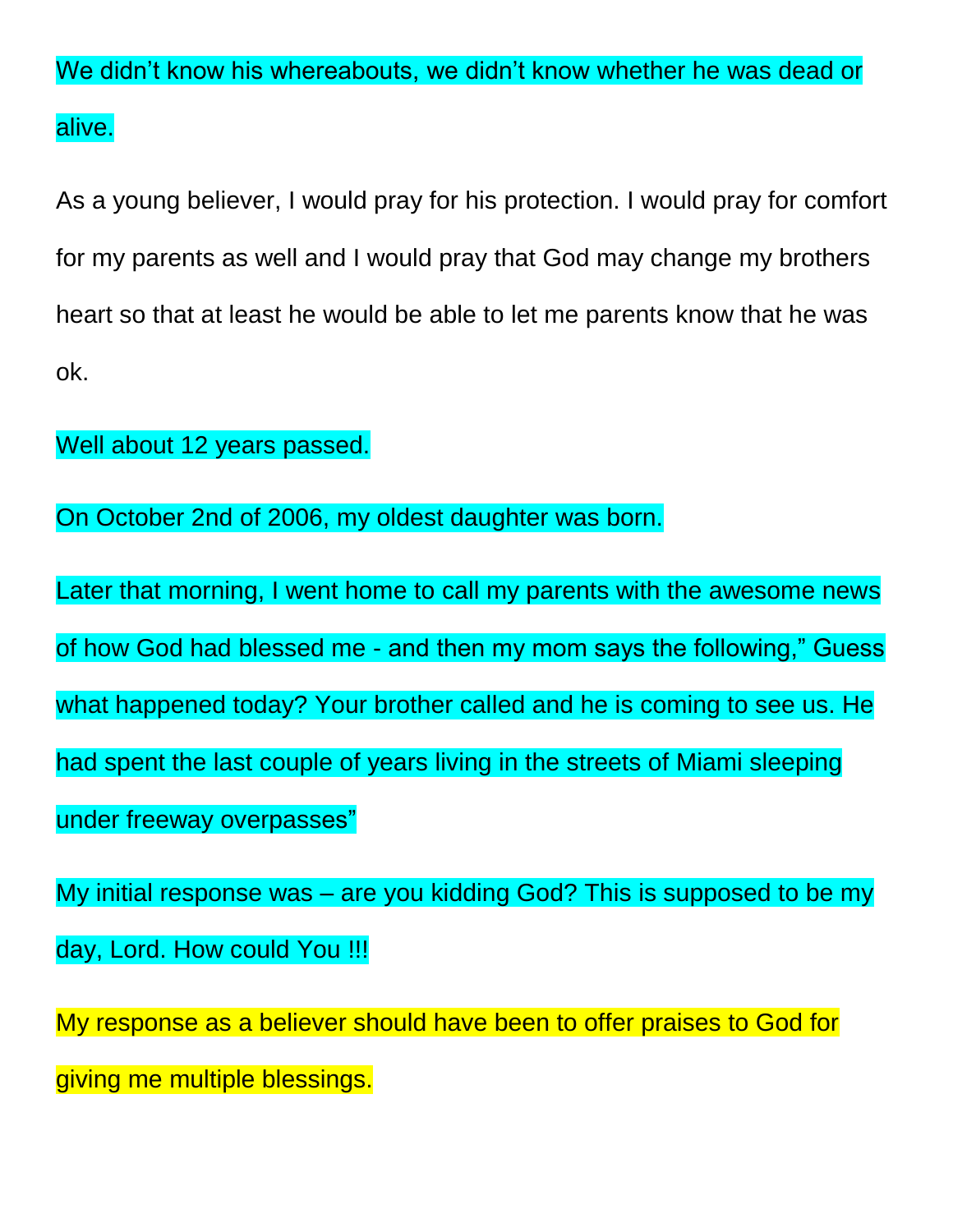Yet, my pride – my self-righteousness would not allow me to see the blessing that God had provided.

I too had forgotten the mercy that God had showed me as well. Jonah is angry because God showed mercy upon Israel's enemy. Jonah is angry because he knew the attributes of God. That He is a merciful God, slow to anger, not willing that any should perish.

Jonah is angry at God.

Let's take a look at Jonah's prayer in the chapter (2,3)

**[Jon 4:2-3 CSB] 2 He prayed to the LORD: "Please, LORD, isn't this what I thought while I was still in my own country? That's why I fled toward Tarshish in the first place. I knew that you are a gracious and compassionate God, slow to anger, abounding in faithful love, and one who relents from sending disaster. 3 "And now, LORD, take my life from me, for it is better for me to die than to live."**

In the book of Jonah, Jonah offers up two prayers to the Lord, the first one is in chapter two as Jonah is the belly of the fish.

It is one of the most beautiful prayers in all of scripture.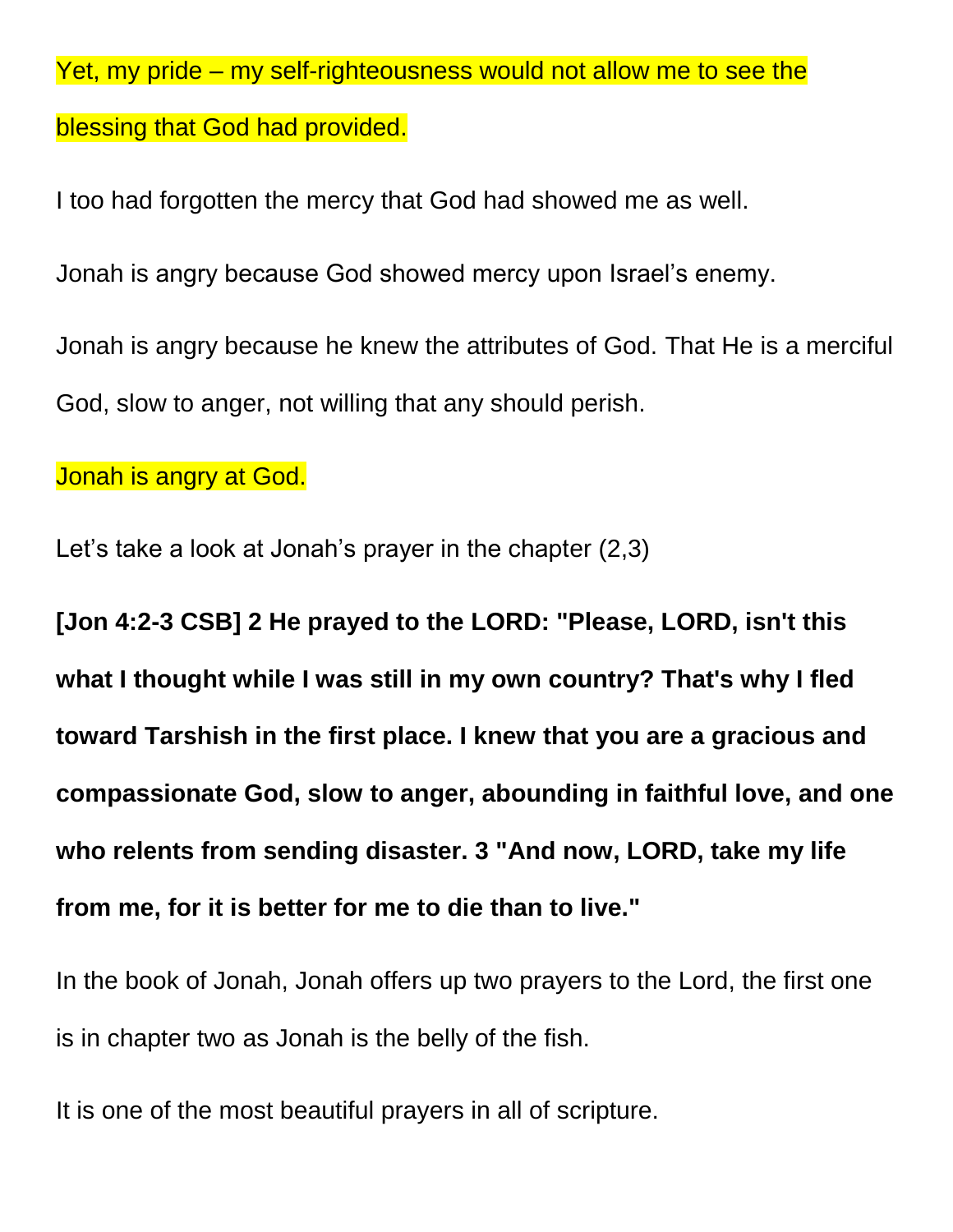If you remember, it was a prayer of thanksgiving and it was also a prayer of a broken man who was grabbing onto the promises of God. One who was tired of running, one who wanted deliverance and salvation from the only one who could deliver it, the Lord. It was a prayer of complete surrender to God's will.

The prayer that he prays here in chapter four, is about Jonah's own will. Jonah wants to live in chapter two, he wants to die in chapter four. The reason… he no longer wants to be a part of God's will. You see, Jonah knew God. He knew all His attributes. However, he only knew them up here (point to head) in his head, he never knew them down here (point to heart) in his heart.

This is a question that we must ask ourselves repeatedly, do we really know God's attributes in our hearts. Because, if we do, it would move us to share the gospel.

Jonah had placed his nationalism ahead of God's will. He wanted the best for Israel – he wanted prosperity. He didn't want to partake in the salvation of the wicked - especially Israel's enemy.

This was too much for Jonah to bare – this is why he wanted to die.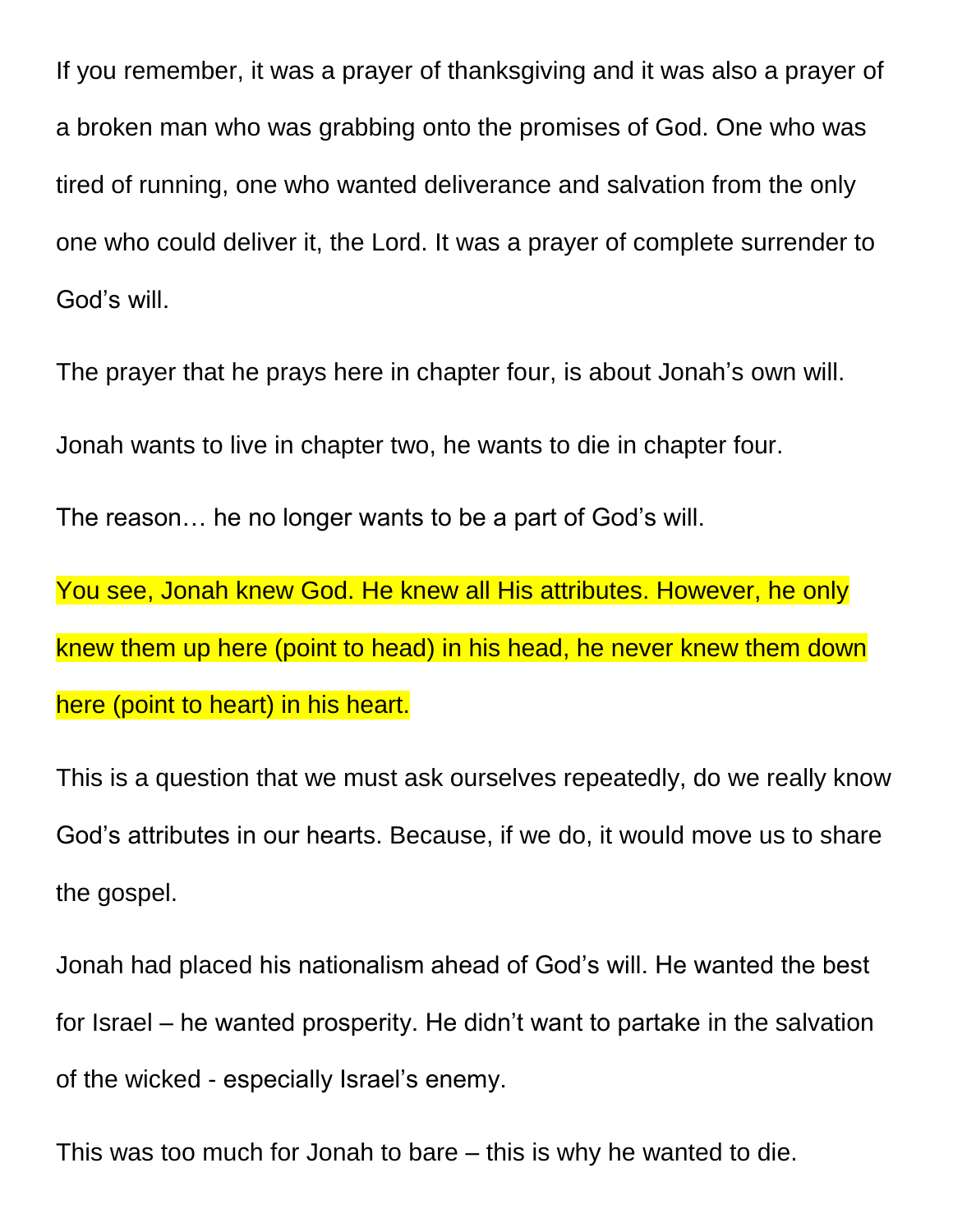In verse four, we have God's response to Jonah's anger. God asks Jonah a simple question,

#### Is it right for you to be angry??

This is the question we should and must ask ourselves if we find ourselves angry with God.

Whenever we get angry at God for not answering prayer.

Whenever we get angry at God for an atrocity that has just occurred. How could you let that happen God???

The answer to this question must always be "No, LORD. All Your ways are perfect even if I don't understand them."

God is all-knowing, He know Jonah's heart. He knows our hearts. The reason that God asks questions is so that we can do a self-examination of where we stand.

God wants Jonah to rethink his anger and to see if it is justified.

In verse 5, Jonah goes east of the city and camps out. He is still holding on to the hope that God will destroy Nineveh.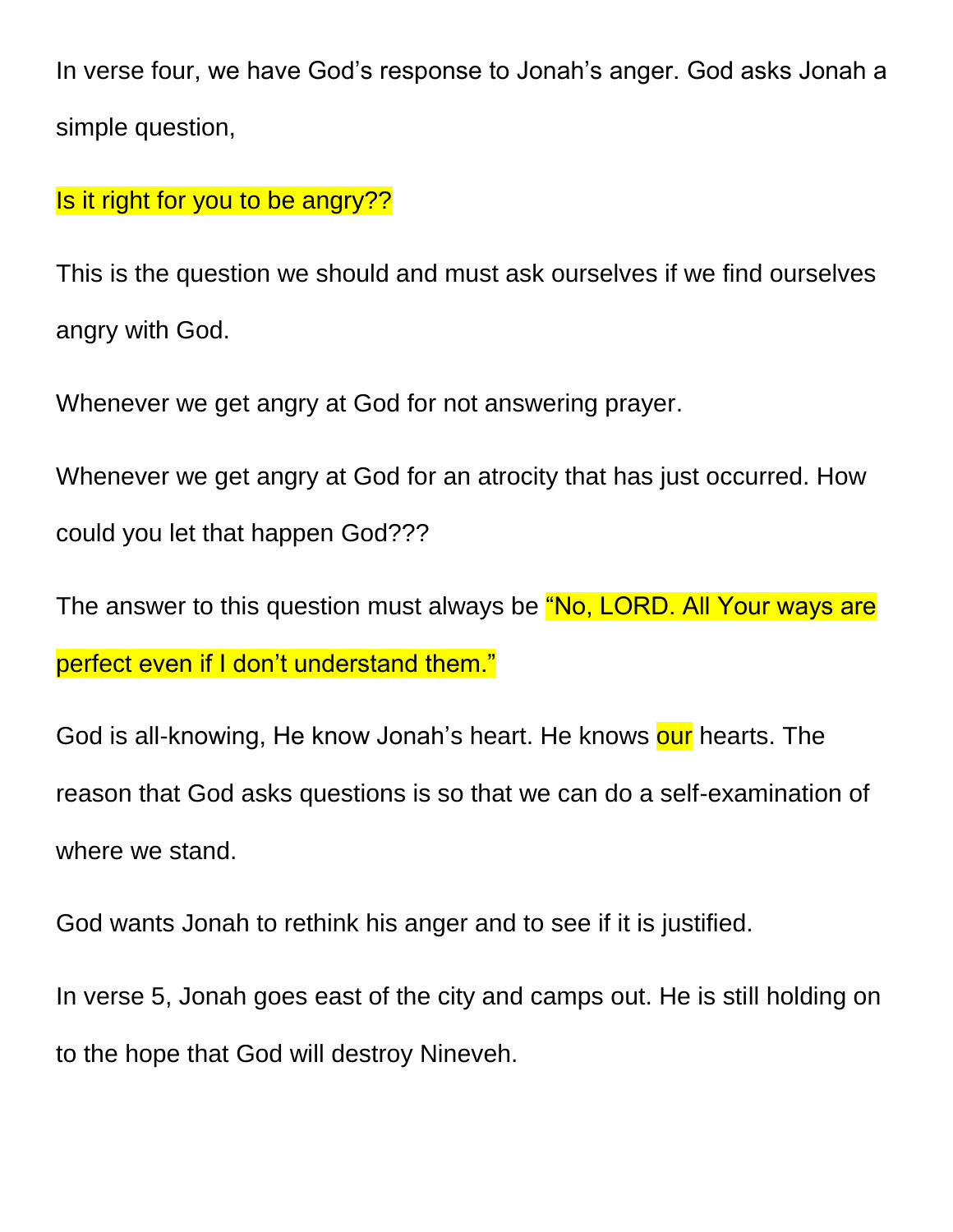Jonah is probably thinking, "God, Nineveh duped you – they said all the right things so that they wouldn't be destroyed – when you see their true heart – you will destroy them"

Jonah wants a front row seat to Sodom and Gomorrah 2.0!

Now, we shouldn't be so hard on Jonah because I believe that we do this as well.

Think about that someone, when we were told they accepted Jesus Christ as their Lord and Savior, and we said to ourselves – that will never last. They will go back to the way they were.

Because of our self-righteousness, we know what those individuals were capable of and now we start questioning their salvation. What we are in effect doing is doubting that God is capable of saving them.

Jonah believes that his little tantrum convinces God to destroy Nineveh.

However God had a different plan as He now proceeds to teach Jonah a lesson.

**[Jon 4:6-8 CSB] 6 Then the LORD God appointed a plant, and it grew over Jonah to provide shade for his head to rescue him from his trouble** (some of your versions might have grief or discomfort)**. Jonah was**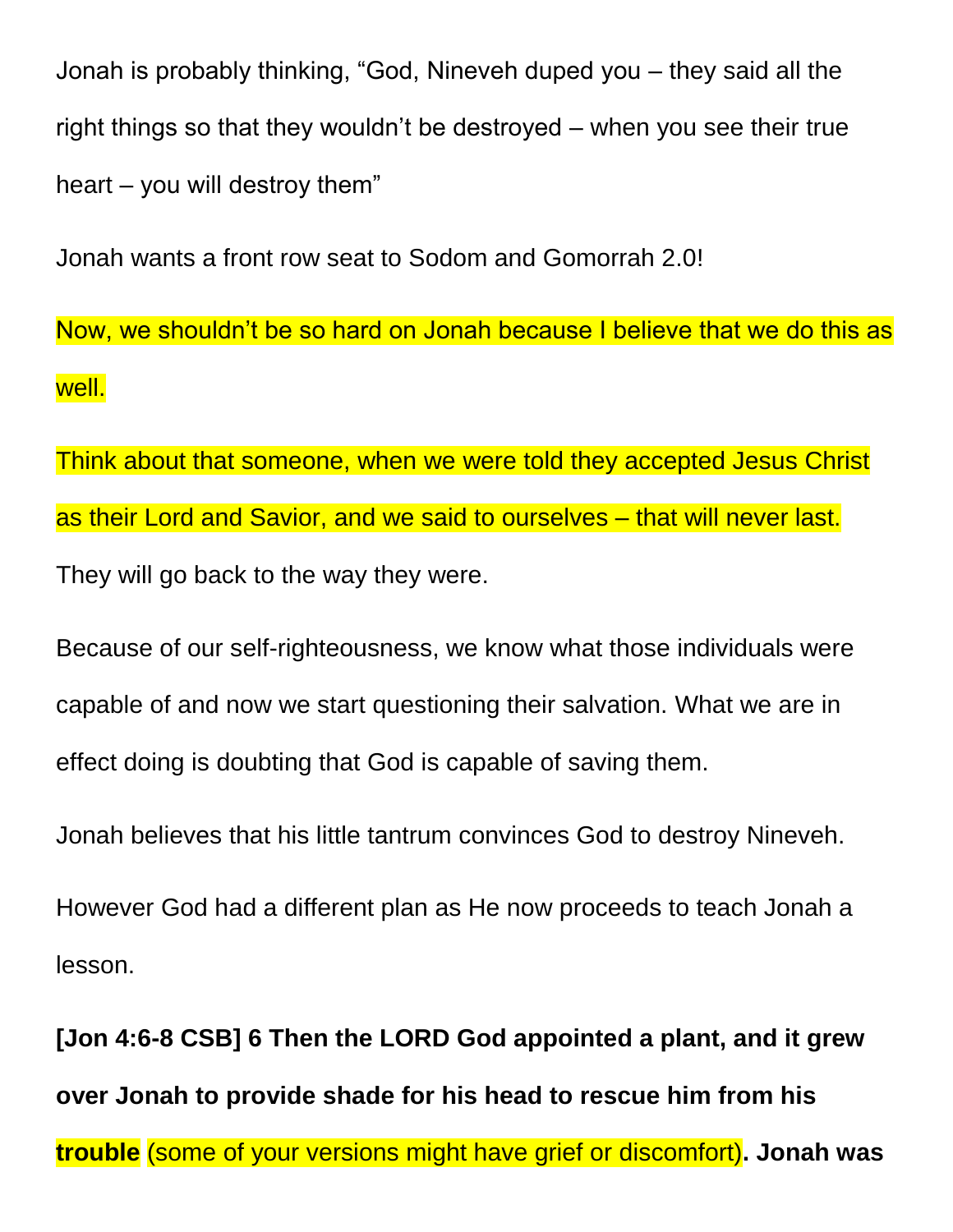**greatly pleased with the plant. 7 When dawn came the next day, God appointed a worm that attacked the plant, and it withered. 8 As the sun was rising, God appointed a scorching east wind. The sun beat down on Jonah's head so much that he almost fainted, and he wanted to die. He said, "It's better for me to die than to live."**

So God provides a plant for provide Jonah to provide shade. We don't know what type of plant it is – all we know is that it wasn't there before.

The plant provides shade for Jonah and this provided rescue from his trouble – I asked you guys to make a note of that word.

The reason is that the Hebrew word utilized here for trouble, (discomfort or grief), is the same word that is utilized earlier in the book of Jonah to describe the wickedness of Nineveh and it is the same word that is used to describe the destruction of Nineveh in chapter three.

Yet, here it is used to describe Jonah's trouble.

Jonah loved the plant God provided him because it provided relief from the hot sun.

Notice how this is happening despite Jonah's disobedience.

Jonah is acting like a little brat right now.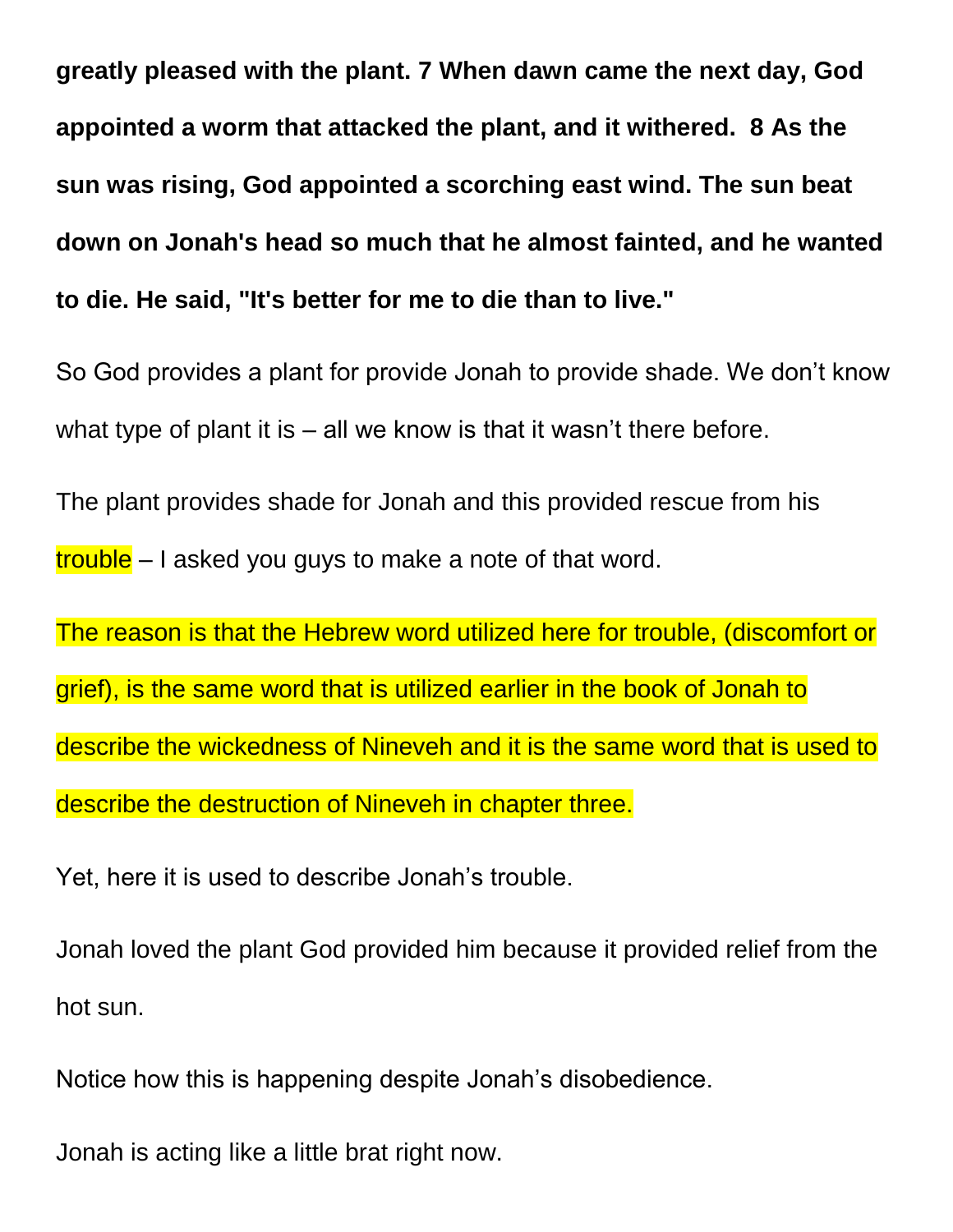If I were in God's shoes, I would probably be appointing a new fish to swallow up Jonah.

But God instead, He blesses Jonah with this plant.

Here is a question?

Why does God at times, continue to bless us despite our disobedience? Have you ever asked yourself that?

Even in those times when we stop praying or we are angry with God and stop having fellowship with Him, God, at times will continue to bless us.

**[Rom 2:4 NKJV] 4 Or do you despise the riches of His goodness,** 

**forbearance, and longsuffering, not knowing that the goodness of God** 

#### **leads you to repentance?**

When we come to accept God's kindness, His mercy, His willingness to forgive us despite our disobedience – this is what leads us to repentance.

This is God's grace. Jonah is receiving this blessing because of God's grace.

Remember, God's grace is undeserved.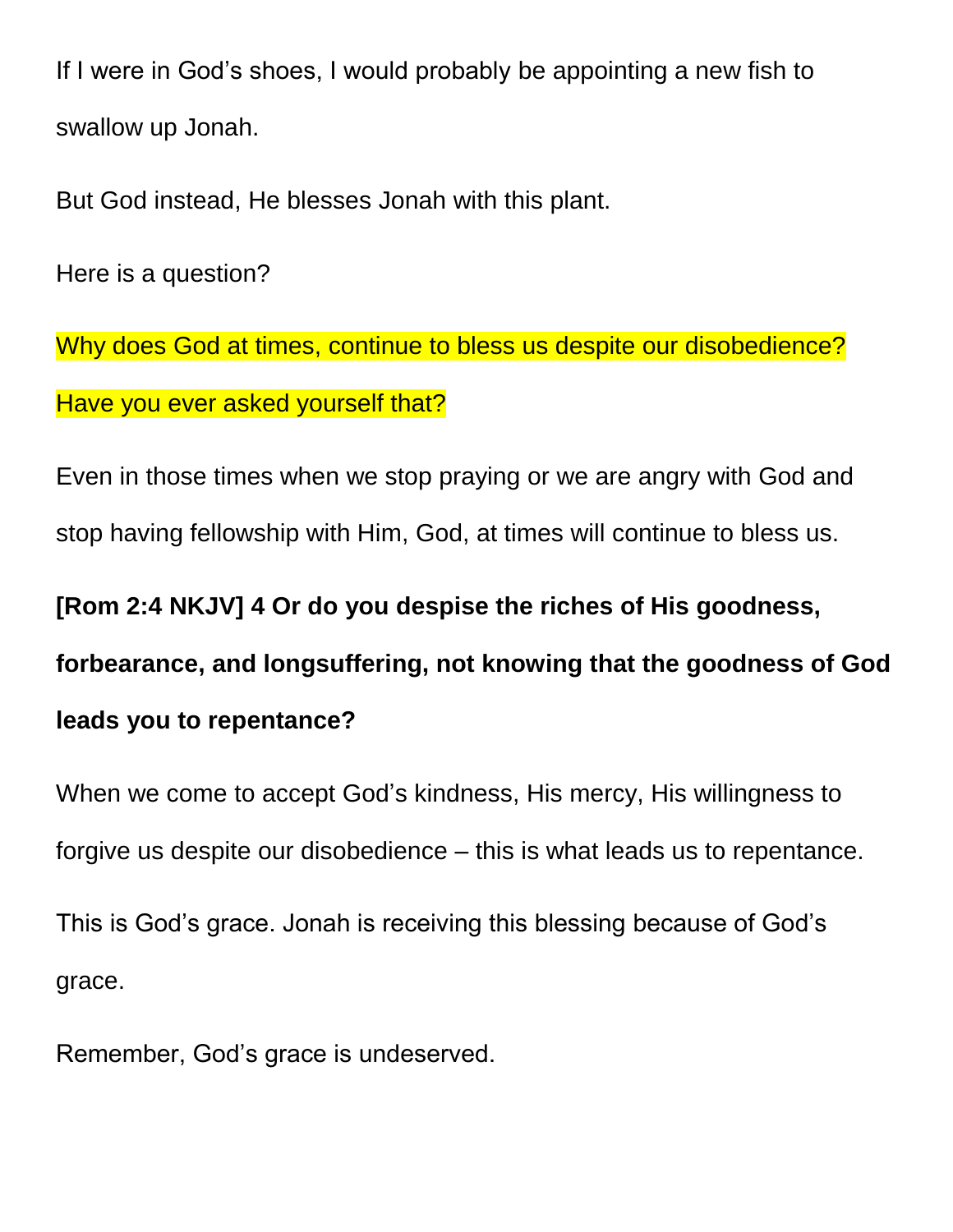So, God appoints a worm now and the worm goes into the plant and destroys it and this make Jonah angry once again.

Now, what this teaches us is that even some of the bad things that happen in our lives, come from God.

However, God appoints these worms in our lives to teach us His will, to correct us – so that we can learn from them, to develop us so that we can mature and be utilized by Him in other ways.

Think about all the worms that God has appointed in each of our lives. Think about how undergoing that trial strengthened us as it caused us to mature in our faith. To return to our first love – to seek Him first.

There is no greater example of this than the life of Job, after all his children were killed.

**[Job 1:21 CSB] 21 saying: Naked I came from my mother's womb, and naked I will leave this life. The LORD gives, and the LORD takes away. Blessed be the name of the LORD.**

This is what God is doing with Jonah.

After the worm kills the plant, God provides the hot wind to come from the east.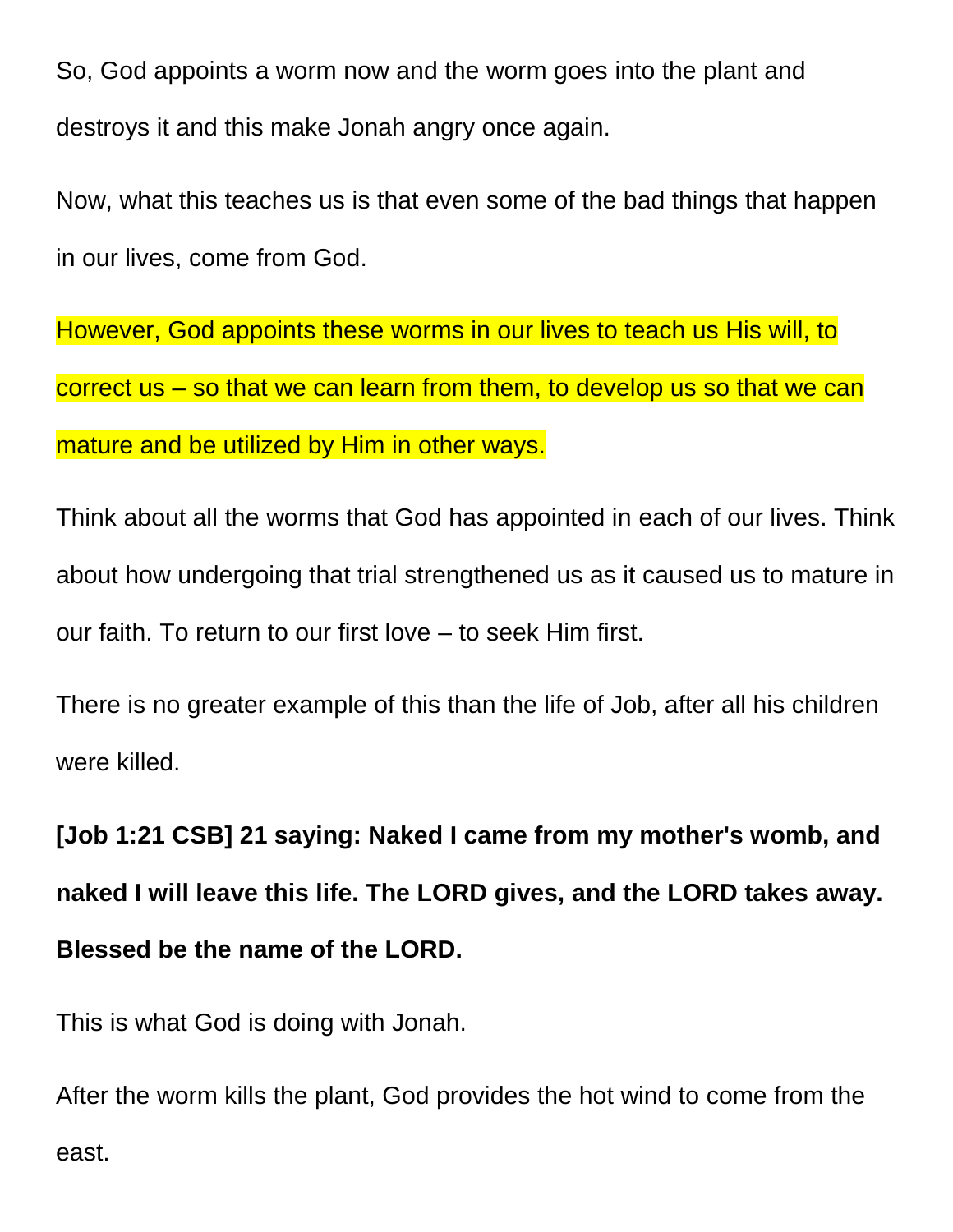And once again Jonah makes the claim that it is better for me to die than to live. This time however, he says it in response to the loss of the plant – earlier in the chapter, he made the claim in response to Nineveh repenting. That is when God asks Jonah the same question He had asked Jonah earlier in the chapter.

[Jon 4:9 CSB] 9 Then God asked Jonah, "Is it right for you to be angry about the plant? " "Yes, it's right! " he replied. "I'm angry enough to die! " I find it sad that the wind, the tempest, the great fish, the plant, the worm and the east wind were all obedient to the will of God – Jonah is the only one struggling with His will.

And finally, the chapter ends with the Lord final statement to Jonah.

**[Jon 4:10-11 CSB] 10 So the LORD said, "You cared about the plant, which you did not labor over and did not grow. It appeared in a night and perished in a night. 11 "But may I not care about the great city of Nineveh, which has more than a hundred and twenty thousand people who cannot distinguish between their right and their left, as well as many animals? "**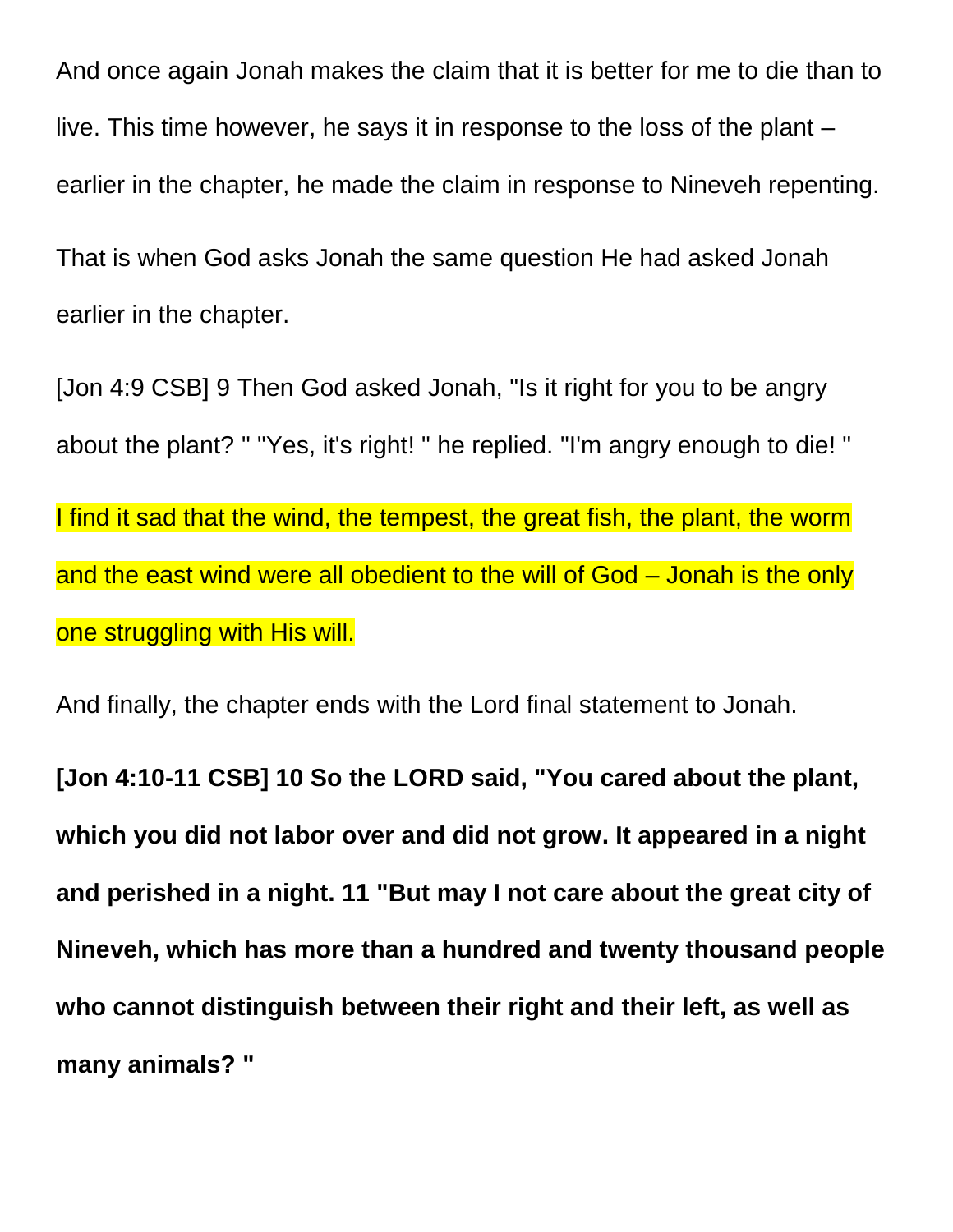Church, the main problem with Jonah was that he had his priorities wrong. Jonah was selfish in only seeking the things that were going to offer him temporary satisfaction.

Whether it was the shade of a plant or the wellbeing of the nation of Israel, Jonah placed all of these ahead of God's will.

You see, the problem for Jonah was his heart.

# **[Eph 6:6 NKJV] 6 not with eyeservice, as men-pleasers, but as bondservants of Christ, doing the will of God from the heart,**

Everything that we do unto the Lord must come from the heart.

Those 120,000 people that could not distinguish between their left and their right hands were children that lived in Nineveh that had not reached the age of accountability.

What God is demonstrating to Jonah is how his priorities are skewed, you care more for a plant that you had nothing to do with than innocent children that lived in Nineveh.

Jonah cared more about the now than the eternal.

Turn to 2 Corinthians 4,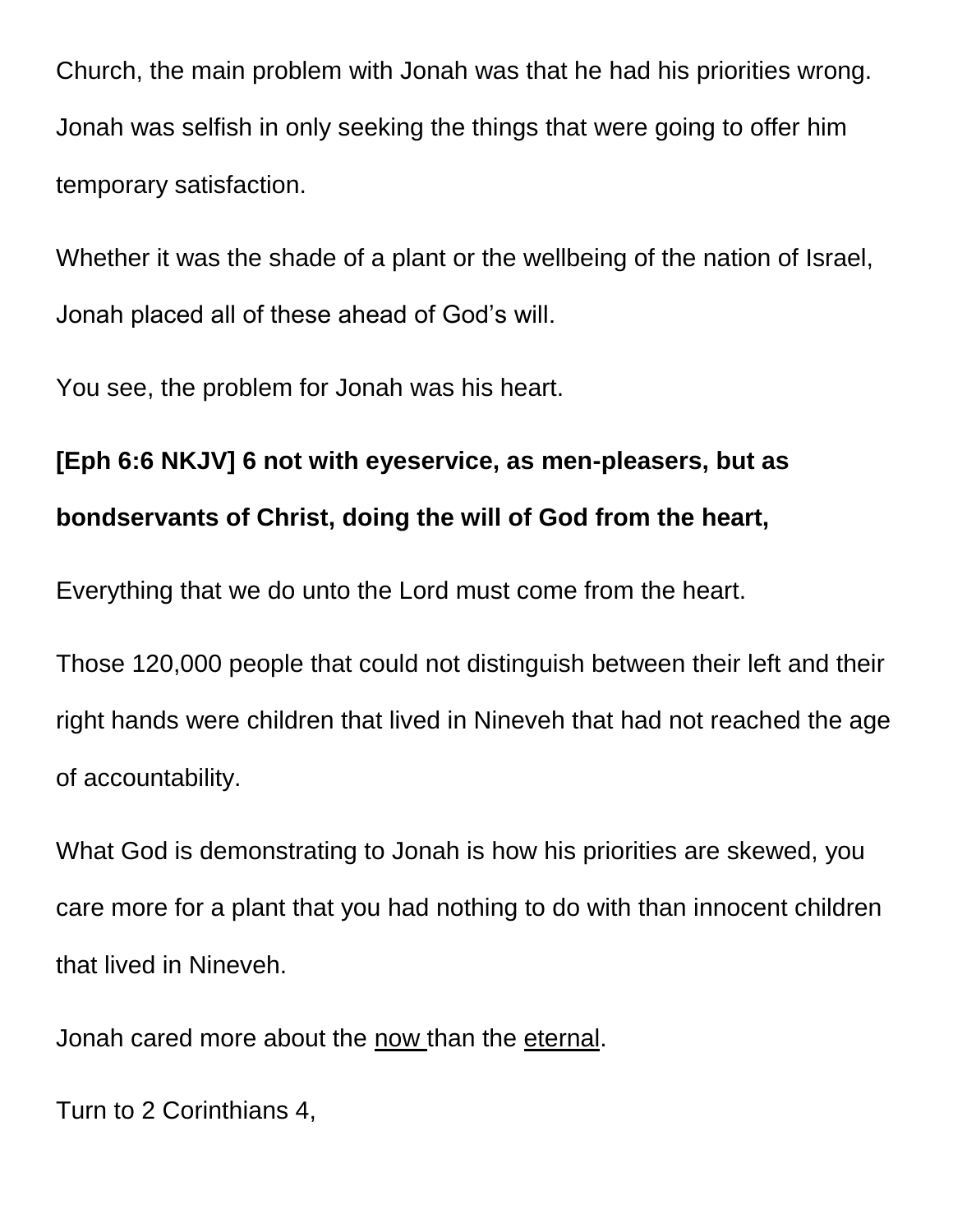**[2 Corinthians 4:16-18 NKJV] 16 Therefore we do not lose heart. Even though our outward man is perishing, yet the inward [man] is being renewed day by day. 17 For our light affliction** (worms)**, which is but for a moment, is working for us a far more exceeding [and] eternal weight of glory, 18 while we do not look at the things which are seen, but at the things which are not seen. For the things which are seen [are] temporary, but the things which are not seen [are] eternal.**

One of the questions we must ask ourselves today is, do we care for the lost, if our answer is yes: the next question we must ask ourselves is, what are we doing about it?

Church, may we obedient to the will that God has set forth for each of us. May we allow ourselves to be utilized by God as a channel of His grace and mercy.

We are His representatives and like it or not, for some of us, we are the only bible that many people will read.

Did Jonah finally come before God with a repentant heart or did he continue to live his life in a selfish manner?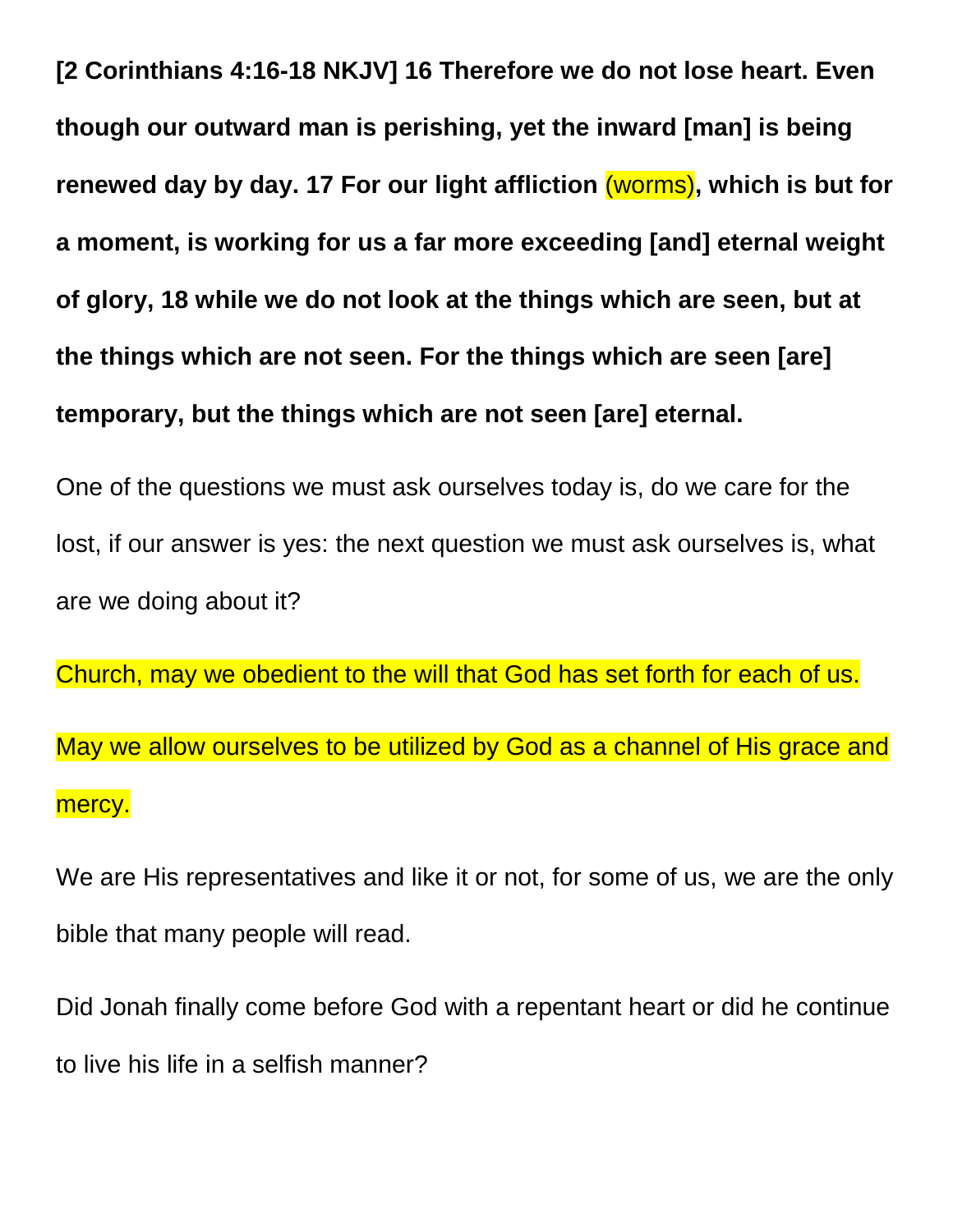We don't know. I believe that the Holy Spirit left Jonah's answer out for one reason.

So that we can examine ourselves and make that decision about ourselves.

Let's pray...

Today I want to give an opportunity to anyone here that has not accepted Jesus Christ as their Lord and Savior –

We just read that salvation is form the Lord and through no one else.

Admit that you are a sinner,

Believe that Jesus Christ died for you

Accept Him as your Lord and Savior

Repent of your sins.

Lord Jesus, I know that I have sinned against you. I know that I am not perfect and that I cannot please you through my own efforts. I know that I deserve to be judged according to my sins. And, I know that I have nothing to offer you.